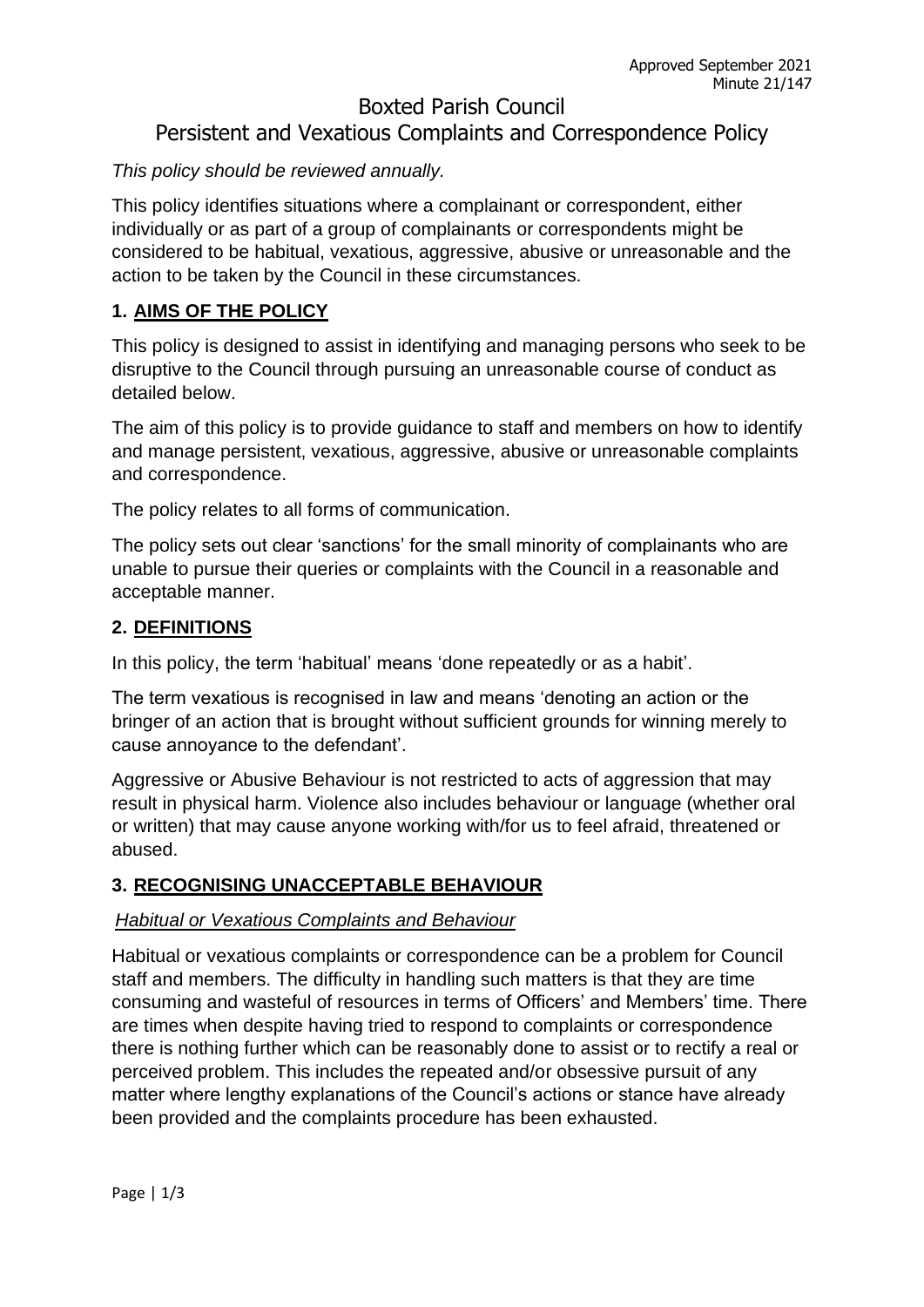# Boxted Parish Council

# Persistent and Vexatious Complaints and Correspondence Policy

The following list follows the guidance of the Local Government Ombudsman and provides examples of behaviour that may be considered to be persistent, vexatious or unreasonable.

- Refusing to specify the grounds of a complaint, despite offers of help.
- Refusing to cooperate with the Complaints investigation process.
- Refusing to accept that certain issues are not within the scope of a complaints
- procedure
- Insisting on the complaint being dealt with in ways which are incompatible with the adopted complaints procedure or with good practice.
- Making unjustified complaints about staff who are trying to deal with the issues and seeking to have them replaced.
- Changing the basis of the complaint as the investigation proceeds.
- Denying or changing statements he or she made at an earlier stage.
- Introducing trivial or irrelevant new information at a later stage.
- Raising many detailed but unimportant questions, and insisting they are all answered.
- Covertly recording meetings and conversations
- Submitting falsified documents from themselves or others.
- Adopting a 'scatter gun' approach: pursuing parallel complaints on the same issue with various organizations.
- Making excessive demands on the time and resources of staff with lengthy phone calls, emails to numerous council staff or members, or detailed letters every few days, and expecting immediate responses.
- Submitting repeat complaints with minor additions/variations the complainant insists make these 'new' complaints.
- Refusing to accept the decision; repeatedly arguing points with no new evidence.
- Using abusive threatening or offensive language

#### *Aggressive or abusive behaviour*

Violence is not restricted to behaviour that may result in physical harm but also includes behaviour or language (oral or written) that may cause any staff and/or members to feel afraid, threatened or abused. This may include (but is not limited to) the following: -

- **Threats**
- Physical violence
- Personal verbal abuse
- Personal written or texted abuse
- Derogatory comments
- Rudeness